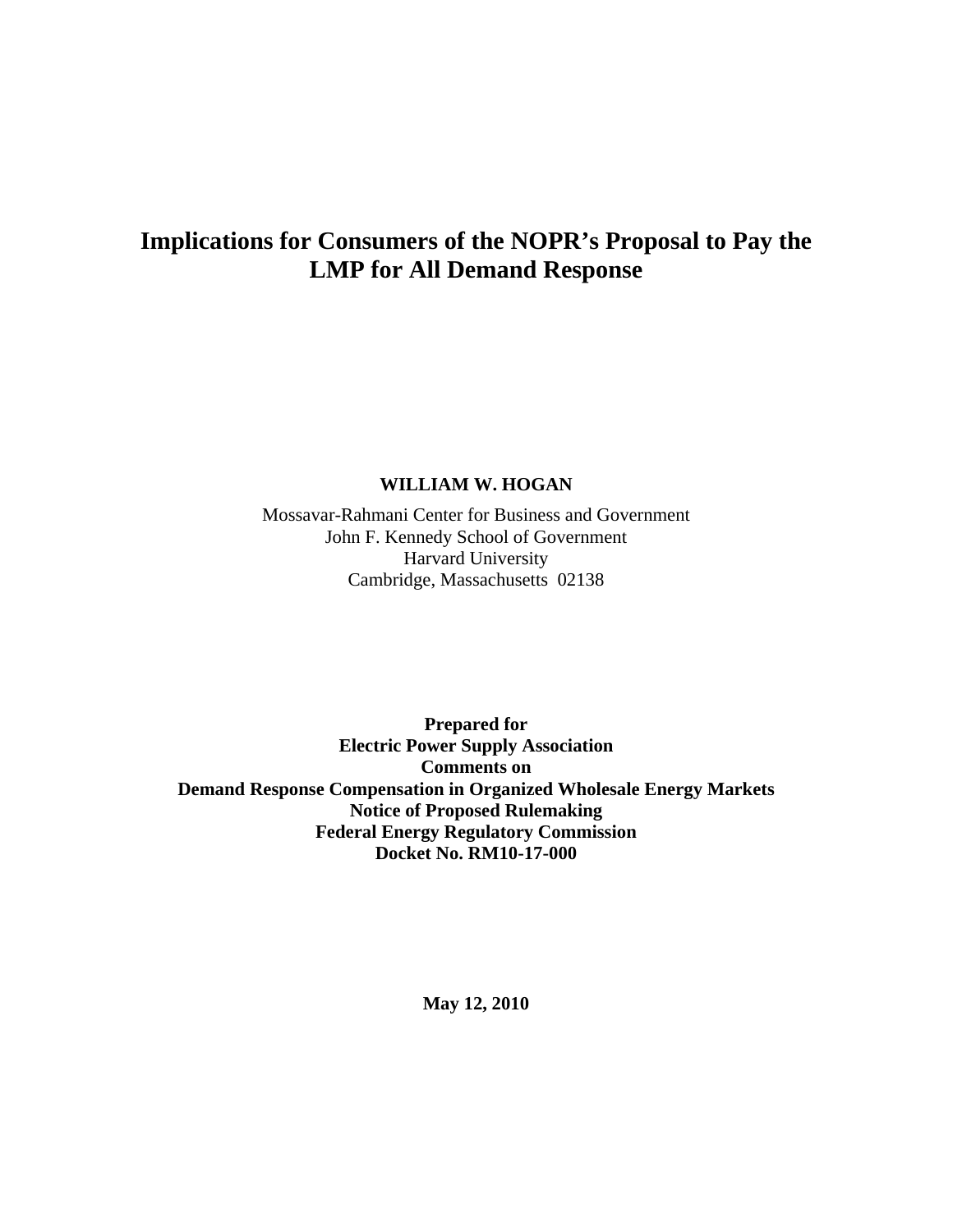## **Implications for Consumers of the NOPR's Proposal to Pay the LMP for All Demand Response**

William W. Hogan May 12, 2010

#### **Summary**

The Federal Energy Regulatory Commission has proposed a rule for compensation of demand response acting as a resource in the electricity energy market. The rule would pay the full Locational Marginal Price (LMP) for all types of demand response. This pricing rule would be appropriate in some cases and not in others. The analysis distinguishes among three general types of demand response.

- **Real-time Pricing Demand Response**. Consumers are paying the applicable LMP for their marginal consumption.
- **Explicit Contract Demand Response**. Consumers purchase a fixed quantity of electricity but consume less than the purchased amount and sell back the difference.
- **Imputed Demand Response**. Consumers have an estimated consumption baseline and the difference between actual consumption and the baseline is the imputed demand response.

The first two types of demand response have a straightforward framework for using the applicable LMP. However, the important case where the Commission's policy would be problematic is the likely ubiquitous circumstance of imputed demand response against an estimated consumption baseline. For this important case, full payment of the applicable LMP for the difference between actual consumption and the baseline would not be appropriate. The proposed rule would create an incentive for consumers to avoid realtime pricing and explicit contract demand response in preference for the higher net payments under imputed demand response. There would be further incentives to move generation behind the meter in the organized markets. The higher costs created would be born by other consumers less able to participate in the imputed demand response program, and would likely be unsustainable.

The Commission has available a number of alternatives that would better serve to support efficient demand response without creating perverse incentives or unintended consequences. The details would depend on many factors of electricity tariffs, but the essence would be to put the net payments for imputed demand response on an equal footing by emulating the payments under an explicit contract.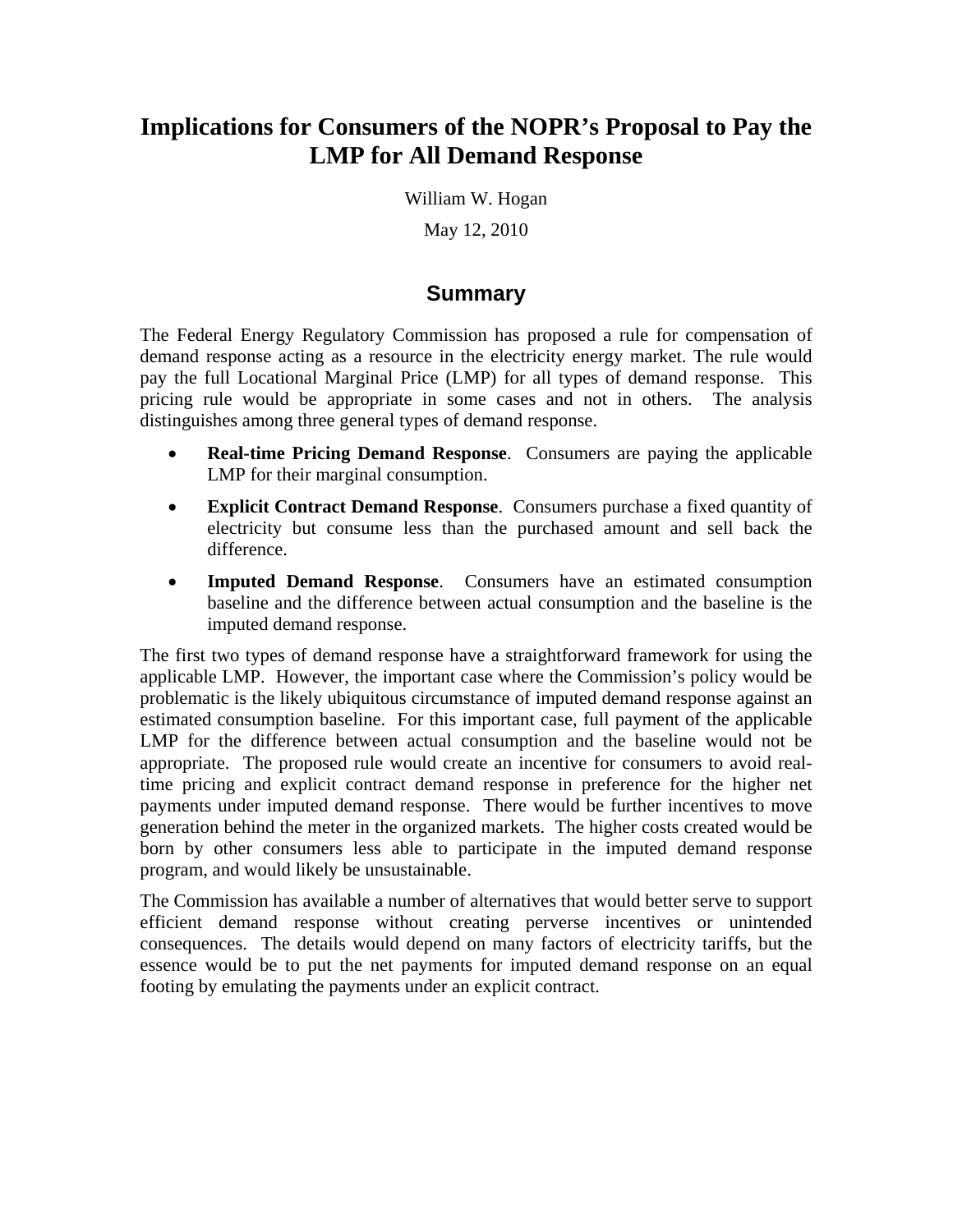## **Implications for Consumers of the NOPR's Proposal to Pay the LMP for All Demand Response**

William W. Hogan<sup>1</sup>

May 12, 2010

## **Introduction**

While many advances have been made in the development of competitive electricity markets in the decade since they were originally implemented, there remain aspects of those markets that are ripe for improvement. One such area is the treatment of demand response. There is little question that current market rules may give demand response providers incorrect incentives to consume electricity, and that as a result, the amount of demand response that is provided is inefficient. In its March 18, 2010 Notice of Proposed Rulemaking,<sup>1</sup> the Federal Energy Regulatory Commission ("FERC" or the "Commission") addresses this concern, by proposing standard rules for the compensation of demand response resources that would apply to all energy markets administered by Regional Transmission Organizations ("RTOs") and Independent System Operators ("ISOs").

The Commission's proposed rule would pay the full LMP for all types of demand response in the energy market. The present paper addresses further the impacts of the Commission's proposed policy and demonstrates that the pricing rule would be appropriate in some cases and not in others. The analysis distinguishes among three general types of demand response.

- **Real-time Pricing Demand Response**. Consumers are paying the applicable LMP for their marginal consumption.
- **Explicit Contract Demand Response**. Consumers purchase a fixed quantity of electricity but consume less than the purchased amount and sell back the difference.
- **Imputed Demand Response**. Consumers have an estimated consumption baseline and the difference between actual consumption and the baseline is the imputed demand response.

The first two types of demand response have a straightforward framework for using the applicable LMP. However, the most important case where the Commission's policy would be problematic is the likely ubiquitous circumstance of imputed demand response against an estimated consumption baseline. For this important case, full payment of the applicable LMP would not be appropriate, but the Commission has available a number of alternatives that would better serve to support efficient demand response without creating perverse incentives or unintended consequences.

 $1$  130 FERC ¶61,213 (2010) ("NOPR").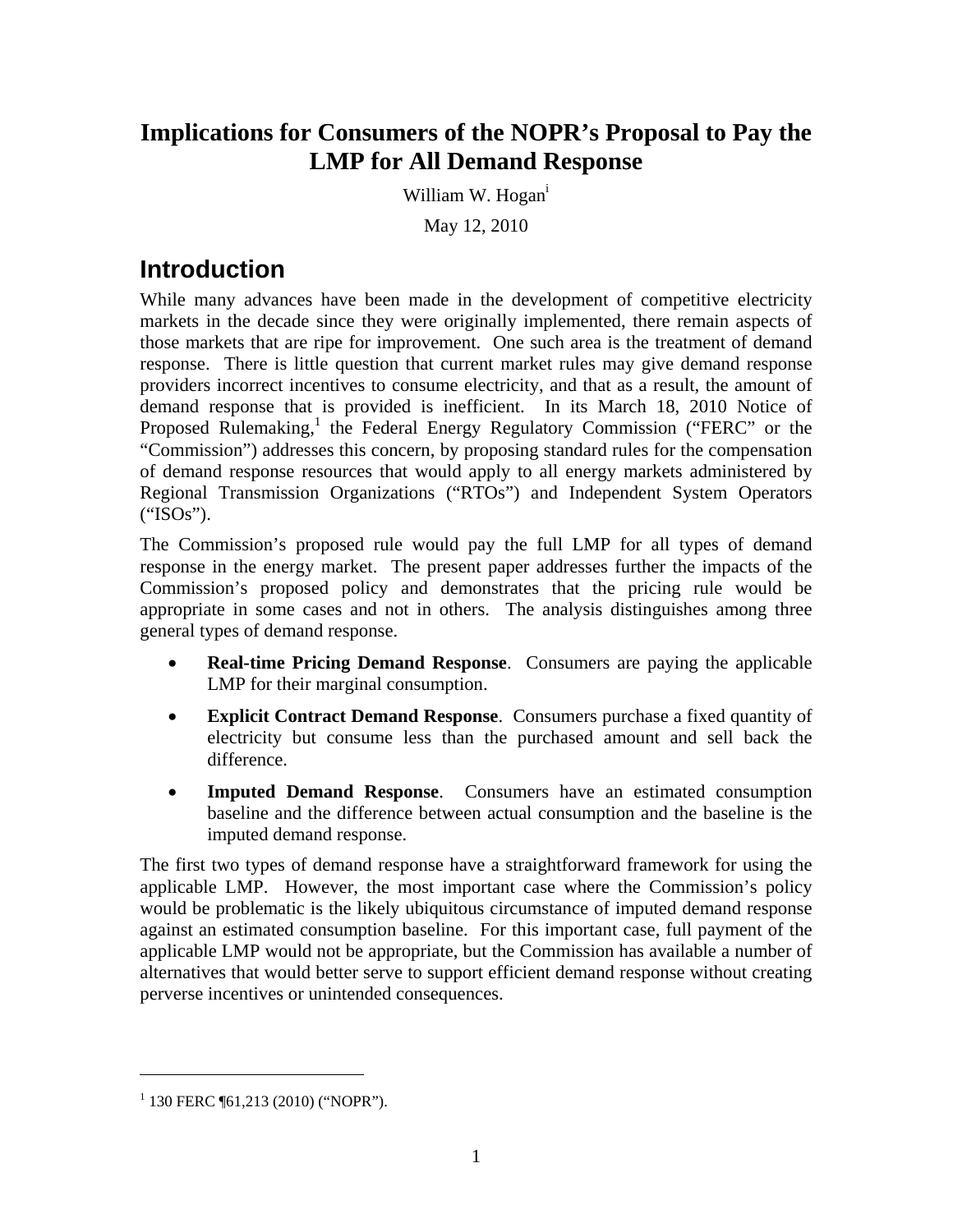The PJM proceeding subsumed by this NOPR included a paper submitted to the Commission as part of the filing by the Electric Power Supply Association.<sup>2</sup> The analysis in that paper continues to apply and is addressed to issues that appear again in the NOPR. As discussed further here, the Commission's proposal is grounded in a misunderstanding of the outcomes that one would expect to observe in markets in which all demand response resources were able to participate on an equal footing with generation. As a result, adoption and implementation of the proposed rule could produce outcomes that are inconsistent with economic efficiency. Certain consumers would be paid subsidies for reducing their consumption that exceed the payments that are necessary to induce them to consume electricity in an efficient manner. The cost of these subsidies would, in all likelihood, be shouldered by other consumers, who would thereby be charged amounts that are unrelated to the cost of the electricity they consume or any other service that is rendered to them.

The proposed rule may be unsustainable in the long run and thus not achieve the NOPR's demand response objectives. The increase in costs resulting from the need to pay for these subsidies will encourage consumers to purchase their electricity outside of the RTO- and ISO-administered markets—exactly the opposite of the behavior that the proposed rule was intended to encourage.

## **Supporting Efficient Demand Response**

In its Order No. 719, the Commission asserted, "Improving the competitiveness of organized wholesale markets … is … 'integral to the Commission fulfilling its statutory mandate to ensure supplies of electric energy at just, reasonable, and not unduly discriminatory or preferential rates."<sup>3</sup> In this, there is no dispute. But the NOPR goes on to assert, "[I]ncreasing the aggregate amount of demand response resources in the organized wholesale energy markets will help to move prices closer to the levels that would result if all demand could respond to the marginal cost of energy."<sup>4</sup> This statement is made without any caveats, as though it must hold, regardless of how the increased amount of demand response participation was obtained. In fact, whether this statement is true depends critically on what measures were undertaken to increase the aggregate amount of demand response resources.

If demand response resources are unable to bid into the markets at prices that reflect the value they place upon the electricity they actually consume, or if they do not have the proper incentives to do so, consumers may consume electricity even though the cost of producing that electricity exceeds its value to those consumers. Alternatively, consumers may fail to consume electricity even though that electricity could be produced at a cost that is less than the value it would have had for those consumers. Either of these is an inefficient outcome with associated costs imposed on the economy and individual

1

 $2$  William W. Hogan, Providing Incentives for Efficient Demand Response ("October White Paper"), Oct. 29, 2009, at 4-6, contained in Motion for Leave to Answer and Answer of the Electric Power Supply Association and White Paper by Professor William W. Hogan, Docket No. EL09-68-000, Oct. 30, 2009.

 $3$  NOPR at P 2, quoting FERC Stats. & Regs. P 31,281 (2008) (Order No. 719) at P 1.

 $<sup>4</sup>$  NOPR at P 18.</sup>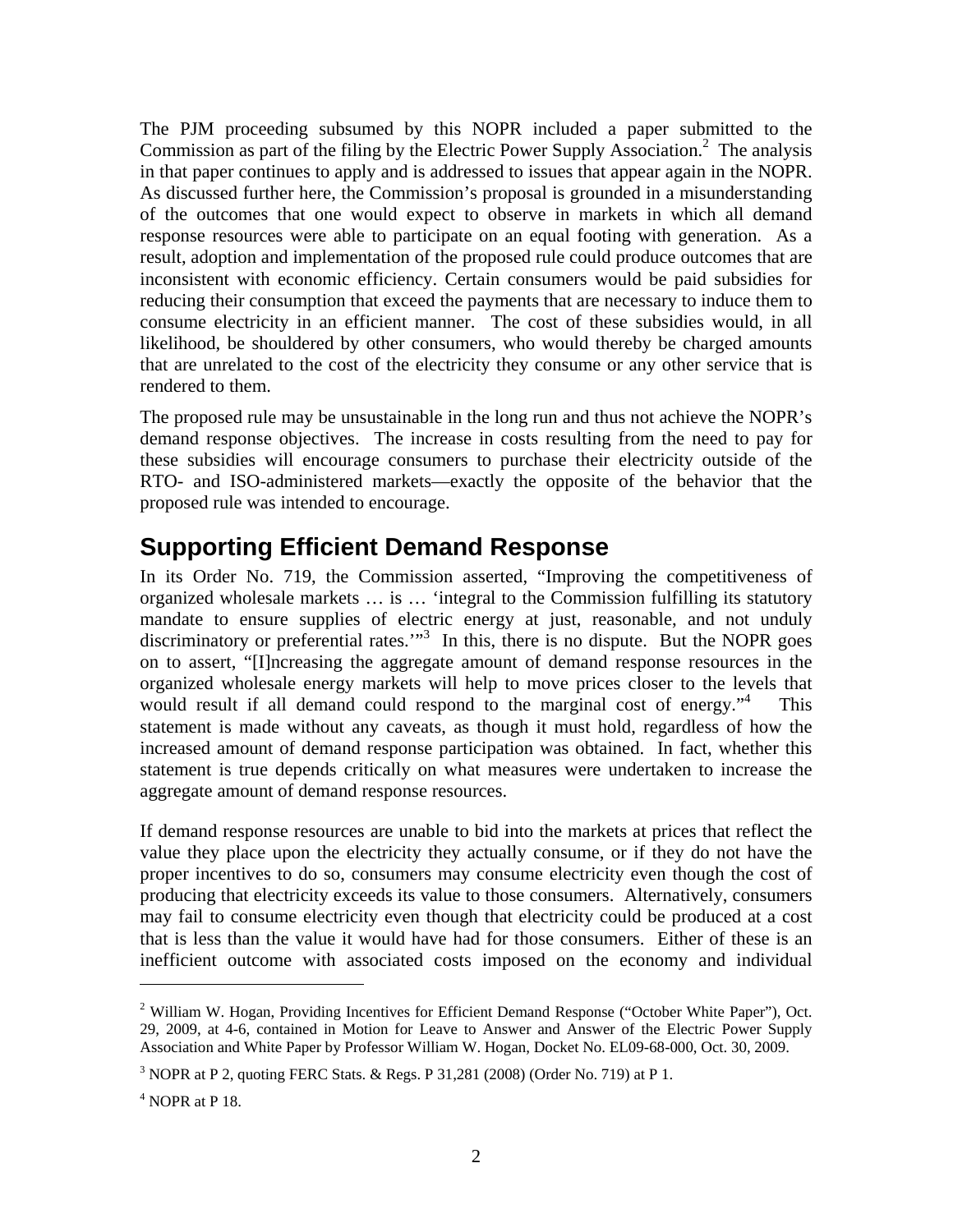consumers. In such cases, removing barriers to participation by these resources, and providing those resources with incentives to submit bids that reflect the value they place upon the electricity they consume, can increase efficiency, and can yield prices that are "closer to the levels that would result if all demand could respond to the marginal cost of energy."

But actions that do not provide the correct incentives for well-defined demand response products may yield inefficient outcomes, contrary to the Commission's expectations, even if those actions happen to increase demand response participation in electricity markets. And the Commission's proposed rule would not provide incentives for demand response providers to submit bids that reflect the value they place upon the electricity they consume. It is therefore unlikely that the proposed rule would meet the Commission's stated objectives.

This result would occur because the proposed rule is based on a misunderstanding of how to pay for the demand response that is offered into the market and the role that LMP plays in RTO- and ISO-administered markets. In the NOPR, the Commission states, "It is well-established practice in the organized wholesale energy markets to rely on LMPs to encourage efficient behavior by market participants. The LMP represents the value of additional supply or reductions in consumption at each node within the RTO or ISO and, thus, reflects the marginal cost of the last unit necessary to efficiently balance supply and demand…."<sup>5</sup> But then the Commission goes on to claim:

Given that the LMP represents the marginal value of the resource being used by the RTO or ISO to balance supply and demand, it follows that the LMP should be paid to any resource clearing in the RTO's or ISO's energy market. In balancing supply and demand, a one megawatt reduction in demand is equivalent to a one megawatt increase in energy for purposes of meeting load requirements and maintaining a reliable electric system. The ISO or RTO is able to avoid dispatching suppliers with higher bids, be they generation or demand response, by accepting a lower bid to either reduce consumption or increase generation.<sup>6</sup>

Consequently, the Commission has proposed a rule which would require "each Commission-approved ISO and RTO that has a tariff provision providing for participation of demand response resources in its energy market must pay demand response resources, in all hours, the market price for energy, i.e., full LMP, for demand reductions made in response to price signals."<sup>7</sup>

While electricity markets differ in many important respects from markets for other goods, there are some similarities. For example, in the market for shoes, there is no need to pay consumers for reducing the number of shoes they purchase in order to ensure an efficient

 $<sup>5</sup>$  *Id.* at P 14 (footnote omitted).</sup>

 $^{6}$  *Id.* at P 15.

<sup>7</sup> *Id.* at P 11.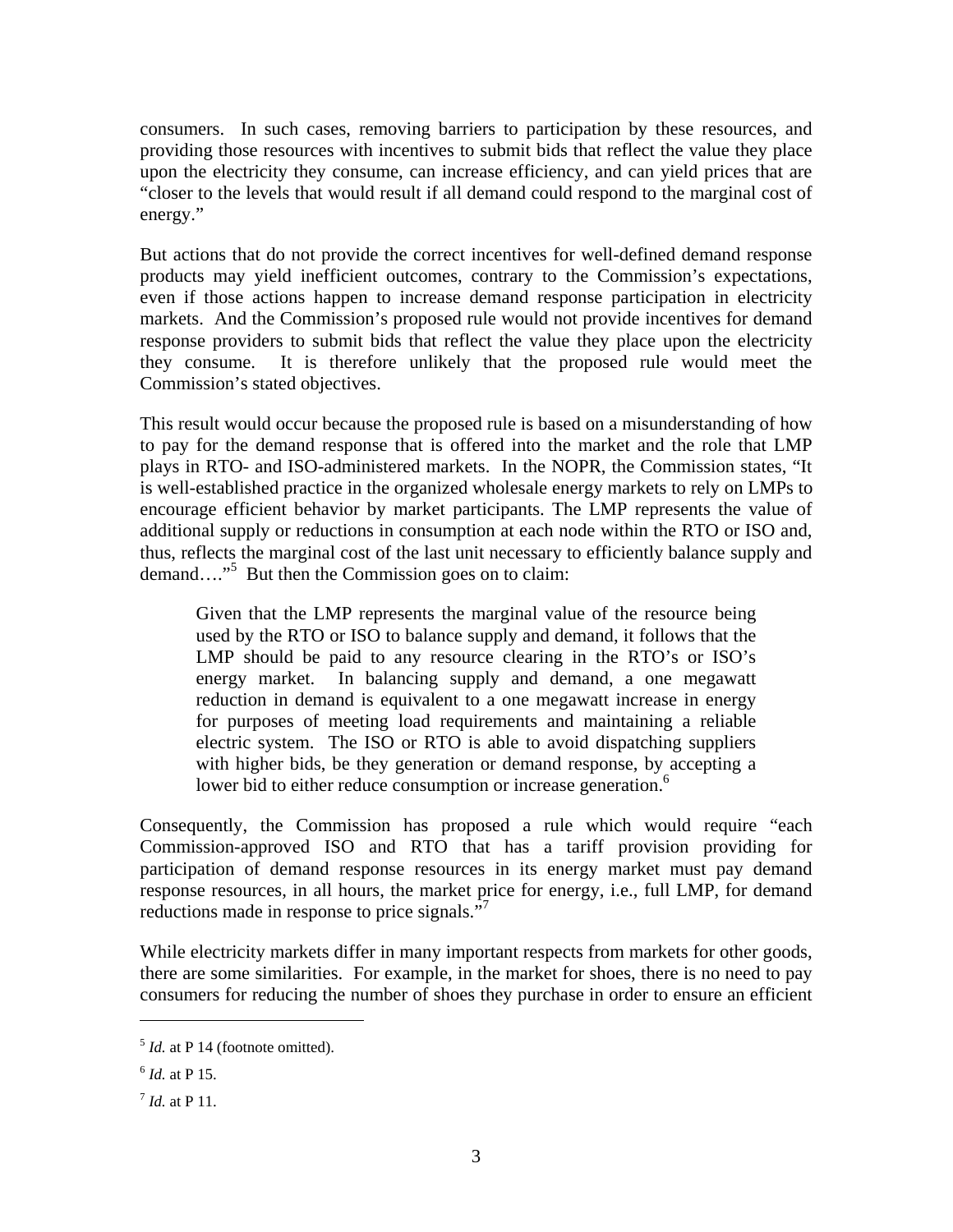solution. Instead, the market is able to perform this function without regulatory intervention. If the price for a pair of shoes is less than the marginal value of those shoes to a consumer, that consumer buys them. If not, the consumer does not buy the shoes. The market clears at a price that sets supply equal to demand. The result is efficient because consumers who are willing to pay more than the market-clearing price for shoes pay that price, while consumers who are not willing to pay the market-clearing price do not pay that price. This latter group is better off because, by not buying the shoes, they avoid paying the price of the shoes, and the price of the shoes exceeds the value they would have realized if they had purchased those shoes.

Similarly, if we assume that all consumers could respond to the marginal cost of electricity, and we also assume that all consumers pay the LMP for the electricity they consume, then every consumer would have both the ability and the incentive to consume electricity whenever the marginal cost of producing that electricity is less than the marginal value of that electricity to it, and not to consume electricity whenever the marginal cost of producing that electricity is greater than the marginal value of that electricity to it—without the need to make separate payments to consumers to induce them to reduce their consumption. The reason is that by not consuming electricity, the consumer avoids paying the LMP. Not paying the LMP leaves the consumer better off than if he or she had paid the LMP and consumed the electricity. So charging consumers the LMP is all that is needed to induce efficient behavior, given these assumptions.

Of course, in reality, the assumptions made above do not hold. Not all consumers have the ability to respond to the marginal cost of electricity, and of those consumers with that ability, not all pay the LMP. Consequently, there is a role for programs that expand the ability for consumers to participate actively in the market by eliminating barriers to participation by demand response providers. There is also a role for programs that give consumers better incentives to submit bids that reflect the value they place upon electricity, and to consume when the price is less than that value, while not consuming when the price exceeds that value. But mandating that all RTOs and ISOs pay the LMP to *all* consumers *all* the time for *all* demand reduction will not bring about this outcome.

There are many circumstances where full LMP would be the appropriate price in different ways for different types of demand response. The two general cases involve consumers facing real-time prices and consumers that have explicit contracts purchasing a given quantity of electricity and then deciding not to use some or all of the contracted amount that would be resold in the market. For the first case, consumers facing real-time pricing are charged LMP for the amount they actually purchase, and no further payments are necessary. These consumers see the correct incentive because they save the LMP for anything they do not consume. For the second case, consumers purchase a fixed quantity and pay for it under some explicit arrangement such as a forward contract or a day-ahead purchase, and then in effect settle up for differences of actual consumption from the contract quantity at the applicable LMP. These consumers see the correct incentive because they sell back at the LMP what they have purchased but not consumed.

However, the Commission proposal presumably would apply as well to a very different set of circumstances for consumers under full requirements tariffs at a fixed price but not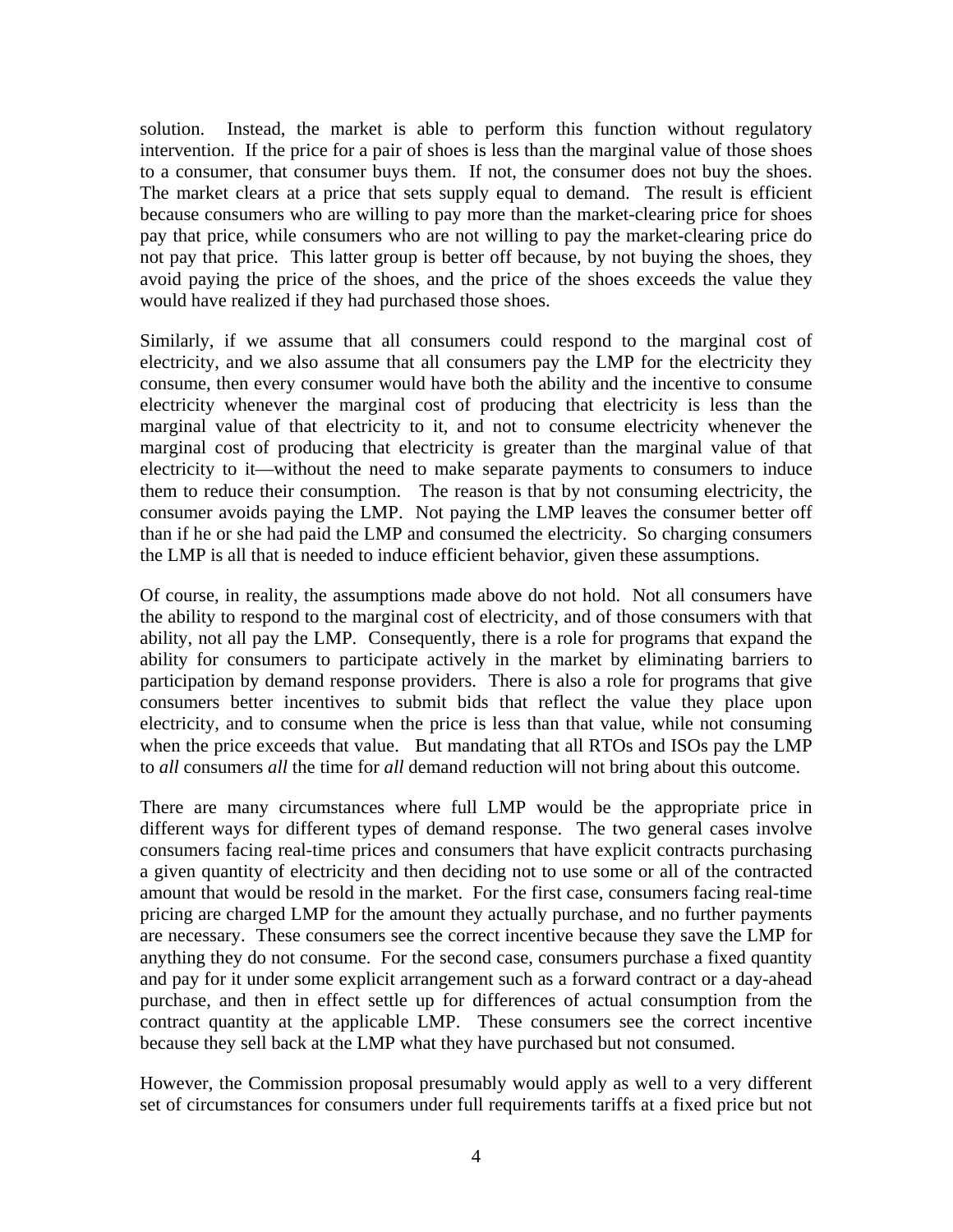for a fixed quantity. For these consumers, imputed demand response involves neither charging them LMP for what they consumed nor paying them LMP for the difference between what they purchased and what they consumed. For these consumers there would be a procedure for estimating the baseline of what they would have consumed, and then paying them for the difference between the actual consumption and the baseline amount. But these consumers have not actually purchased the baseline amount. It is for this form of imputed demand response that the Commission's policy would be problematic.

Paying the LMP to all consumers all of the time for imputed demand reduction will generally yield an inefficiently large amount of demand reduction paid for by those consumers who remain. This can be seen most easily in the case of consumers who pay the LMP for the electricity they consume. If such a consumer does not consume electricity, under the proposed rule, not only would it not have to pay the LMP, but it would also be paid the LMP for electricity it does not consume. So, if we assume that the LMP is \$40/MWh, the imputed demand response provider will have  $2 \times $40 = $80$  more if it does not consume a MWh of electricity than if it consumes that MWh. In other words, the imputed demand response provider would be paid twice under the Commission's proposal.

The imputed demand response provider receives a double payment because it never purchased the electricity that the proposed rule would permit it to sell back to the RTO or ISO. As a result, under the proposed rule, it would receive the LMP for selling the imputed demand response, without having to pay for the right to consume that electricity in the first place. If it had paid for the baseline electricity, then paying the demand response provider the LMP for reductions in the amount of electricity it purchased would be entirely consistent with economic efficiency. But the proposed rule contains no such provisions. Most of the suggestions for implementing compensation in the case of imputed demand response can be seen as attempts to restore the equivalence with dynamic pricing or explicit contract purchases by charging for the imputed baseline purchases.

Unsurprisingly, this double payment can lead to inefficiently large amounts of imputed demand response, as demonstrated in an example in the October White Paper. In that example consumers at a given location wished to consume as much as 70 MWh of electricity, and that they valued the first 50 MWh of potential consumption at \$200/MWh, and the next 20 MWh at \$70/MWh. If consumers were paid the LMP (as under the proposed rule), they would consume only 50 MWh of electricity, and the LMP would be set by the \$40/MWh cost of the generator that would be running in that example. Consumers would only consume 50 MWh because if they consumed more, they would have to pay \$40 for each MWh of additional consumption, and they would also forego a \$40/MWh payment they receive for reducing their consumption. The overall net cost of additional consumption under the Commission's proposed rule is \$80 per MWh consumed, which exceeds the \$70/MWh value to consumers of the additional electricity. However, the cost of generating additional electricity, \$40/MWh, is much less than the \$70/MWh marginal value that consumers place upon additional consumption. Therefore, the Commission's rule leads to an inefficiently high amount of imputed demand response, because it dissuades consumers from consuming electricity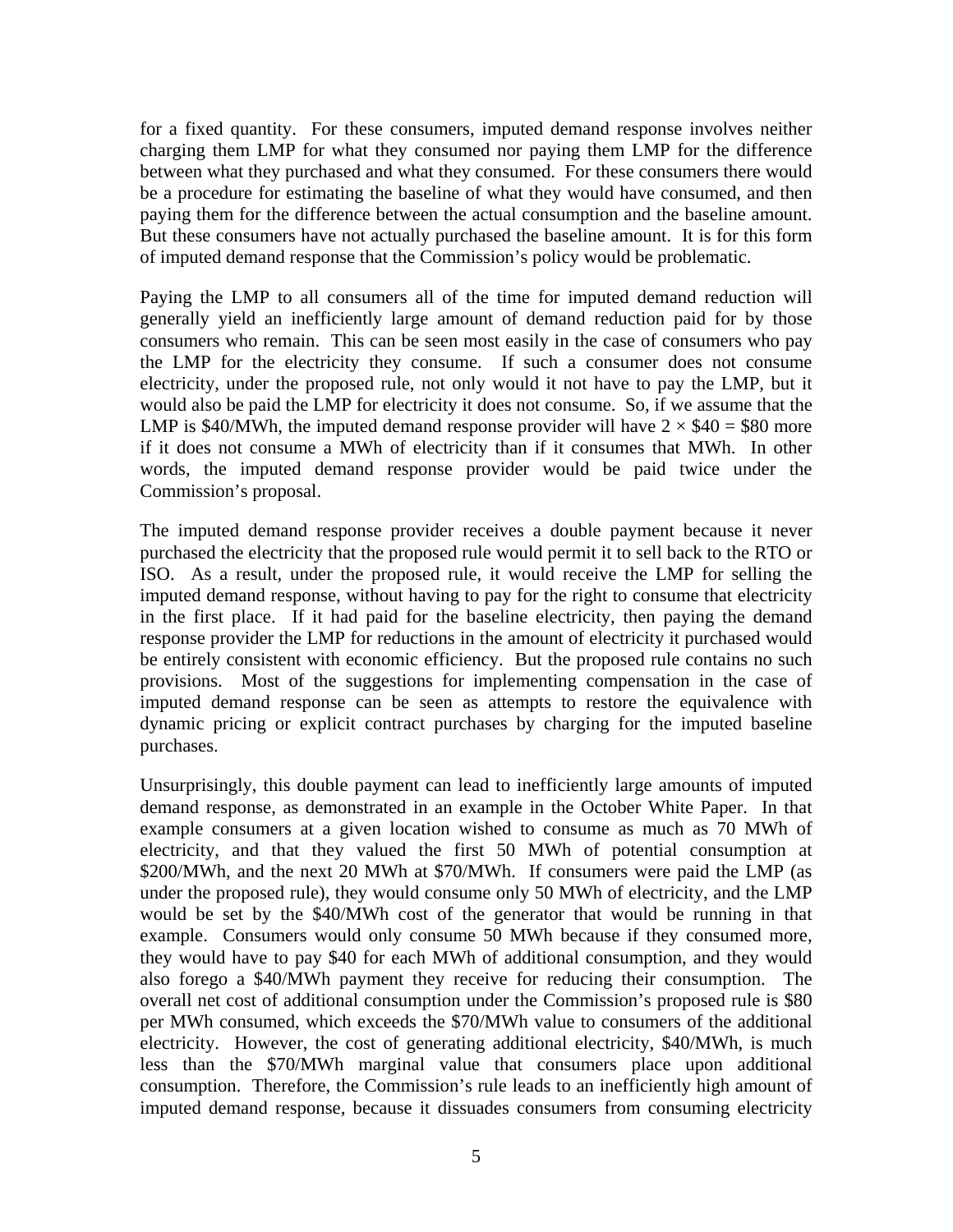even in cases where the cost of producing that electricity is less than the value of that electricity to consumers.

Instead, in order to promote market efficiency, demand response programs need to be targeted to situations where consumers may not have incentives to submit offers that reflect the value that they place upon the electricity they consume. Those programs should aim to modify those incentives so that such consumers have an incentive to act efficiently, instead of making payments indiscriminately to all consumers for reducing consumption while ignoring whether those consumers already have incentives to consume efficiently, and disregarding differences among consumers who do not have incentives to consume efficiently.8

## **How the Proposed Rule Would Affect Consumers**

Aside from the impact on market efficiency, the proposed rule may also have significant and adverse effects on many consumers of electricity under various scenarios discussed below, which are discriminatory, and which simply may not be sustainable in the long term. To illustrate, consider another example in which we assume there are 1000 MW of price-insensitive load, so that the amount consumed will stay the same regardless of price. Since the load does not depend upon price, we do not have to worry about whether the imputed demand response program promotes more or less consumption than would be observed in a competitive, efficient market, because consumption is fixed. Also assume that there are more than 1000 MW of generation available to serve this load at a price of \$50/MWh, and ignore transmission congestion, losses, minimum generation costs, and other complicating factors. Finally, assume that all consumers pay the LMP for all of the electricity they purchase from this RTO-administered market.

Before the introduction of any demand response program, the LMP is \$50/MWh in this example, as that is the price where supply is equal to demand. Adoption and implementation of an imputed demand response program such as that contemplated by

<sup>&</sup>lt;sup>8</sup> As I noted in the October White Paper, some have argued that the LMP does not correctly reflect the cost of electricity, either because it does not fully incorporate the cost of environmental externalities, such as greenhouse gas emissions, or because it does not fully reflect the cost of shortages. These arguments should be addressed by other, broader-based measures that would ensure that generation and demand response compete on a level playing field. In contrast, procedures that are intended to supplement payments to demand response providers for these reasons without affecting payments to generation are likely to yield inefficient outcomes, because they discriminate against generation and in favor of demand response resources. *See* October White Paper at 7-9.

Additionally, as I also noted in the October White Paper, in certain circumstances, paying demand response providers more than the amount that is required to induce an efficient amount of demand response may be justified if the intent of such a program is to reduce the cost of providing demand response by spurring development of additional demand response resources. If it is unlikely that the developers of such demand response resources would be able to capture most of the benefits of their investments, underinvestment in demand response resources might result in the absence of such a payment. However, that argues for a limited, targeted program of payments to demand response providers—which might resemble many of the demand response programs currently implemented by RTOs and ISOs—and not the broad-based program that the proposed rule would mandate, which would make such payments to all demand response providers indefinitely. *See* October White Paper at 10-11.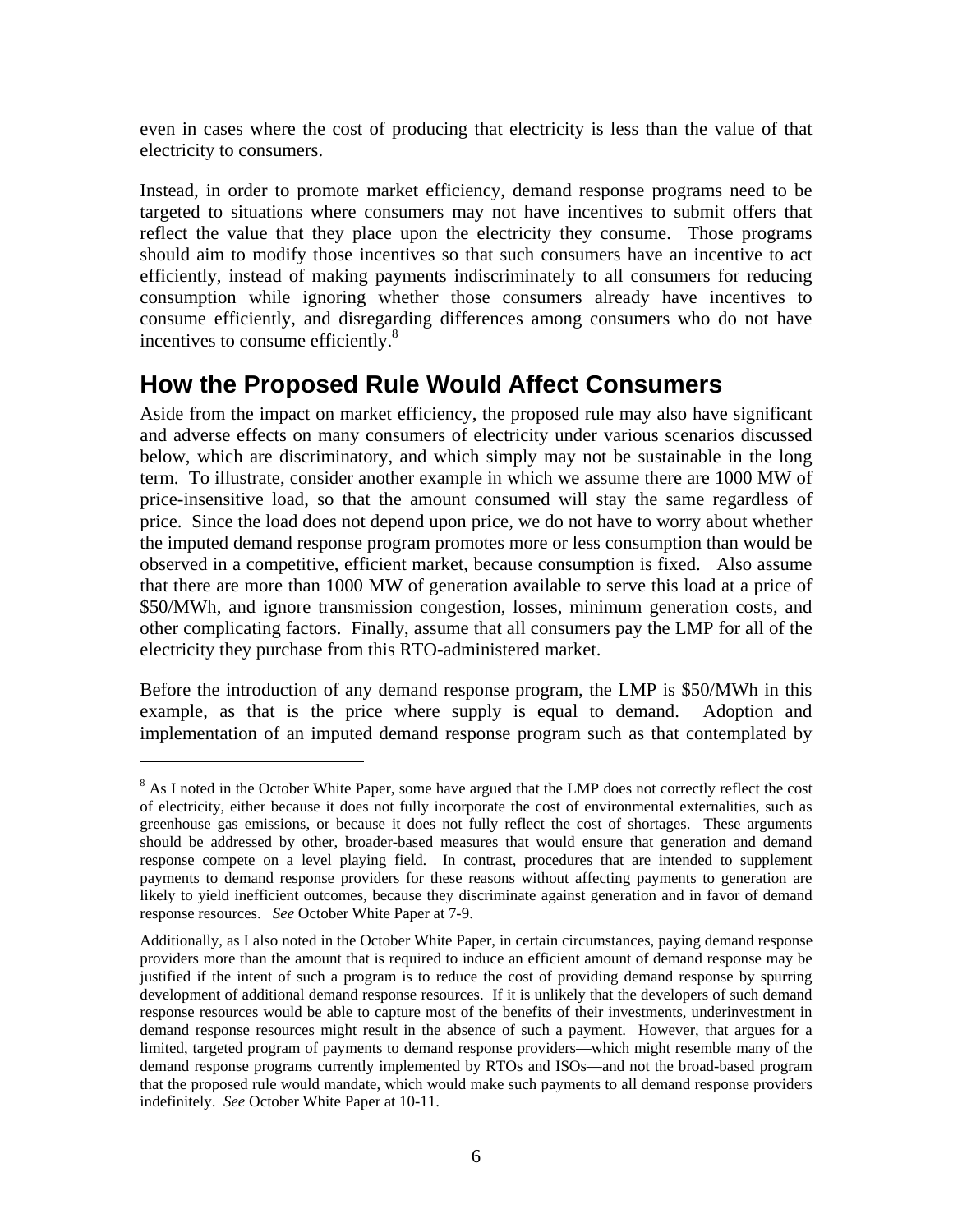the proposed rule will not induce a reduction in consumption in this example, because the value that consumers place upon the electricity they consume is, by assumption, very large. Suppose, for purposes of this calculation, that value is \$10,000/MWh. Then consumers are  $$10,000 - 2 \times $50 = $9900$  better off if they consume electricity, pay the LMP for it (the first \$50), and forego the \$50 payment they would receive if they reduced consumption (the second \$50) under the imputed demand response.

But simply because the consumers in this example plan to consume the same amount of electricity, no matter what the price, does not mean that they do not care what price they pay. Even if they do not plan to reduce their consumption in response to a demand response program, consumers still would like to minimize the net amount they pay for the electricity they consume. One way for at least some of them to do this is to move their consumption out of the RTO-administered market, thereby making it appear that they have reduced consumption. In reality, they have done no such thing, thus gaming the system.

Suppose in this example that a consumer with 100 MW of load is located next door to several 100 MW generators. An imputed demand response program such as that envisioned by the Commission gives the load and one of the generators an incentive to sign an agreement to take the generator "behind the meter," whereby that generator would provide electricity directly to serve the load.

In this case, the electricity would not flow into or out of the RTO-administered grid. Consequently, from the perspective of the RTO, there appears to have been a 100 MW reduction in load on the system, and an offsetting reduction of 100 MW in generation on the system. The supply and demand curves shift to the left by an equal amount, so the LMP remains \$50/MWh.

It is likely that this consumer will pay about \$50/MWh to the generator for the electricity it consumes under this agreement. It will not pay significantly less than \$50/MWh because the generator can sell the electricity it produces into the market for \$50/MWh. And it will not pay significantly more than \$50/MWh because the consumer can contract to purchase electricity from other generators at about \$50/MWh. But under the imputed demand response program, the consumer will receive the \$50 LMP for each MWh of electricity that it no longer purchases from the RTO-administered market, because it *appears* to have reduced its consumption. Since it no longer purchases any electricity in that market, the demand response payments will fully (or almost fully) offset the payments it must make under its contract with the generator, and it pays little or nothing for the electricity it consumes. Therefore, the only significant cost this consumer may incur is the cost associated with moving the generation behind the meter.

Such a program may be lauded as a "success" that has produced a 10 percent reduction in electricity consumption, but in fact it has merely moved the consumption somewhere where it is not visible to the RTO. The consumer continues to consume 100 MWh of electricity, just as before, which is not to say that the program has not had any effects. First, it has induced the consumer to spend money to move the generation behind the meter. From a social perspective, this spending is wasteful, as it does nothing to promote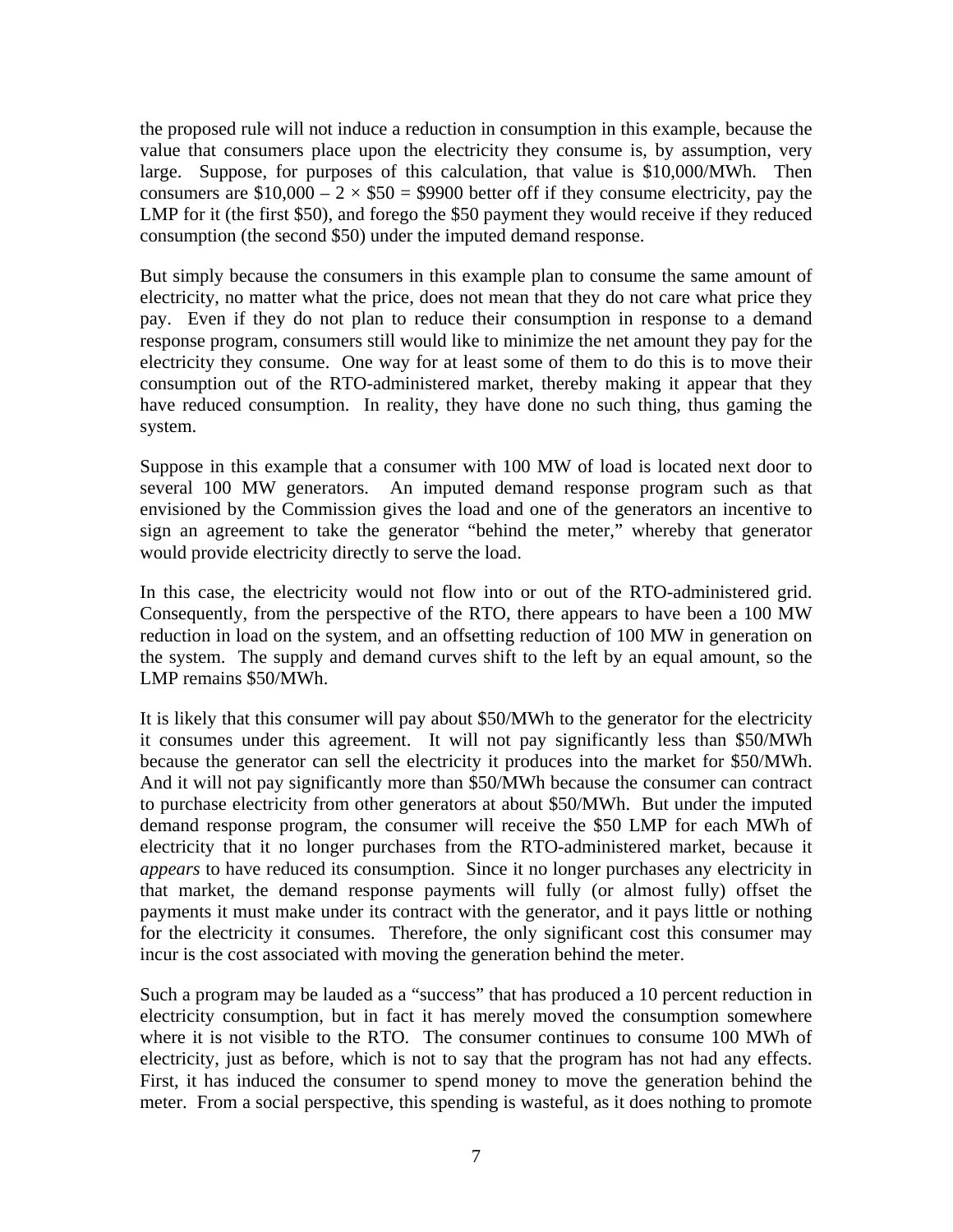increased efficiency. But it benefits this individual consumer, as it ensures that its consumption will no longer be visible to the RTO, making it eligible for imputed demand response payments.

In addition, this program affects other consumers. The payments made to imputed demand response providers under this program must be recouped somewhere. Presumably, they will be recouped from the load that continues to purchase electricity in the RTO-administered market. The RTO would pay \$50/MWh  $\times$  900 MWh = \$45,000 for electricity that generators sell into its market, and another \$50/MWh  $\times$  100 MWh = \$5,000 to the consumer who appears to have reduced consumption, even though that consumer has simply moved its consumption behind the meter. Therefore, the total amount paid by consumers buying from the RTO-administered market will be \$50,000, the same amount that was paid by consumers before 100 MW of generation and load moved behind the meter. But now 900 MW of load must cover all of the \$50,000 in costs, so those consumers will pay  $$50,000 / 900$  MWh = \$55.56/MWh to the RTO, instead of \$50/MWh, while the 100 MWh of load that moved its consumption out of the RTO-administered market pays little or nothing for its electricity.

Consumers who continue to purchase electricity from the RTO-administered market must pay not only the \$50/MWh value of electricity generated for their own use, but another \$5.56/MWh to cover the costs of the imputed demand response program (which are really the value of electricity consumed by other consumers). There is no justification for this disparate treatment of otherwise identical consumers. This treatment is therefore discriminatory.9 The outcome would be quite different under dynamic pricing or resale of electricity under an explicit contract, where LMP is appropriate and the cost shifting of imputed demand response does not arise.

Moreover, such an imputed demand response program may also contain the seeds of its own demise, as the increase in costs that the remaining loads must bear may induce others to leave the system as well. The increase in the price of electricity from \$50/MWh to \$55.56/MWh that results from the need to recoup these demand response payments from the remaining consumers will give other consumers additional incentive to strike their own deals with generators to move behind their own meters. While the savings realized by those consumers as a result of such agreements might not have been large

 $9$  Even if it were possible to recoup part of this cost from the 100 MW of unmetered load that is served by behind-the-meter generation, the charge would simply be reduced from \$5.56/MWh to \$5000 / 1000 MWh = \$5/MWh. Consumers who purchase their electricity from the RTO-administered market would still have to pay \$55/MWh, \$50 to cover the cost of the electricity they consume, and \$5 to cover the cost of the demand response program. The consumer whose load is served by behind-the-meter generation would pay a total of about \$5/MWh consumed, as the amount it pays to the generator under the contract would be offset by the payments it receives from the demand response program. Therefore, other consumers would still bear most of the cost of the electricity consumed by the consumer served by behind-the-meter generation.

If the demand response program were structured so that all of its cost could be recouped from the entities who receive payments under the program, then the incentive for loads and generators to strike deals to take generation behind the meter would be eliminated.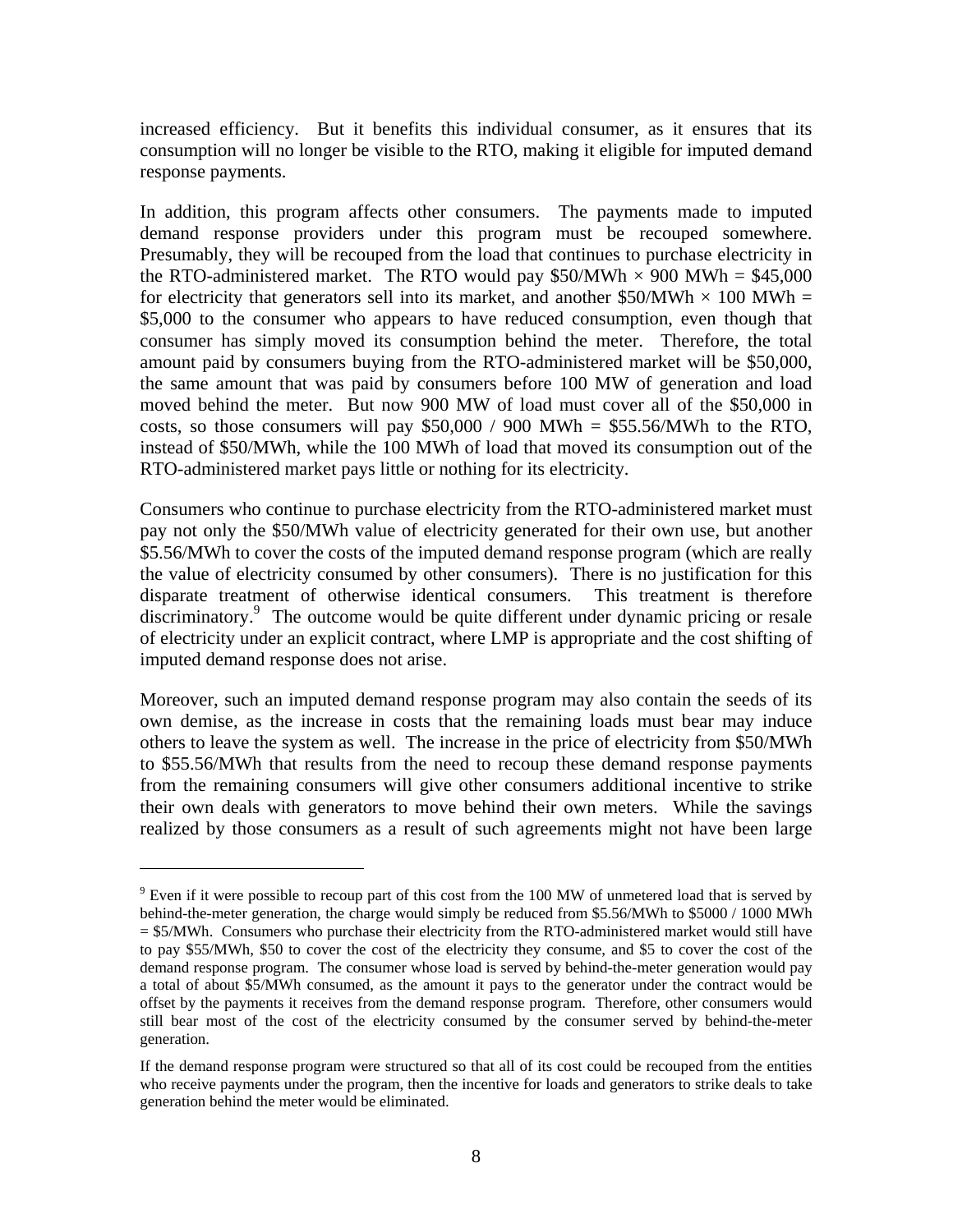enough to justify the cost of moving those generators behind the meter when each MWh of electricity consumed cost \$50, those savings might be high enough to justify other such investments if each MWh of electricity consumed costs \$55.56.

If the increase in electricity prices were to induce consumers with another 300 MW of load to reach agreements with 300 MW of generation to move behind their meters, then a total of 600 MW of load would continue to be purchased in the RTO-administered market. The LMP would remain \$50/MWh, since the demand and supply curves would each shift another 300 MW lower.

Now the RTO would pay \$50/MWh  $\times$  600 MWh = \$30,000 for electricity purchased from generation, and another  $$50/MWh \times 400 MWh = $20,000$  to the consumers who appear to have reduced consumption, even though those consumers have simply moved their consumption behind the meter. The total amount paid by consumers buying from the RTO-administered market would still be \$50,000, the same amount that was paid by consumers before any generation or load moved behind the meter. But now 600 MW of load that remains in the RTO-administered market would have to cover all \$50,000 in costs, so those consumers would have to pay  $$50,000 / 600$  MWh =  $$83.33/MWh$  to the RTO, instead of \$50/MWh. The 400 MW of load that moved its consumption out of the RTO-administered market would continue to pay little or nothing, other than the cost of moving generation behind their meters.

Consumers who continue to purchase electricity from the RTO-administered market now would pay a \$33.33/MWh surcharge to cover payments made to imputed demand response providers, in addition to the \$50/MWh value of electricity generated for their own use. Again, this treatment is discriminatory, and there is no justification for this disparate treatment of otherwise identical consumers.<sup>10</sup>

The \$83.33/MWh cost of electricity may induce yet more consumers to move generation behind their meters, leaving even fewer MWh of load to bear the \$50,000 that the RTO must recoup from loads, and so on. The figure below illustrates the amount that the remaining consumers would need to pay to purchase their electricity from the RTOadministered market. As it shows, that amount grows at an increasing rate to the extent that the additional load deserts that market and contracts to be supplied with electricity provided by behind-the-meter generation, providing an accelerating incentive for even more consumers to desert the RTO-administered market.

1

 $10$  In this case, if it were possible to recoup part of this cost from the 400 MW of unmetered load that is served by behind-the-meter generation, the charge would simply be reduced from \$33.33/MWh to \$20,000 / 1000 MWh = \$20/MWh. Consumers who purchase their electricity from the RTO-administered market would still have to pay \$70/MWh, \$50 to cover the cost of the electricity they consume, and \$20 to cover the cost of the demand response program. The consumers whose loads are served by behind-the-meter generation would pay a total of about \$20/MWh consumed, as the amount they pay to the generators under the contracts would be offset by the payments they receive from the demand response program. Therefore, other consumers would still bear most of the cost of the electricity consumed by the consumers served by behind-the-meter generation.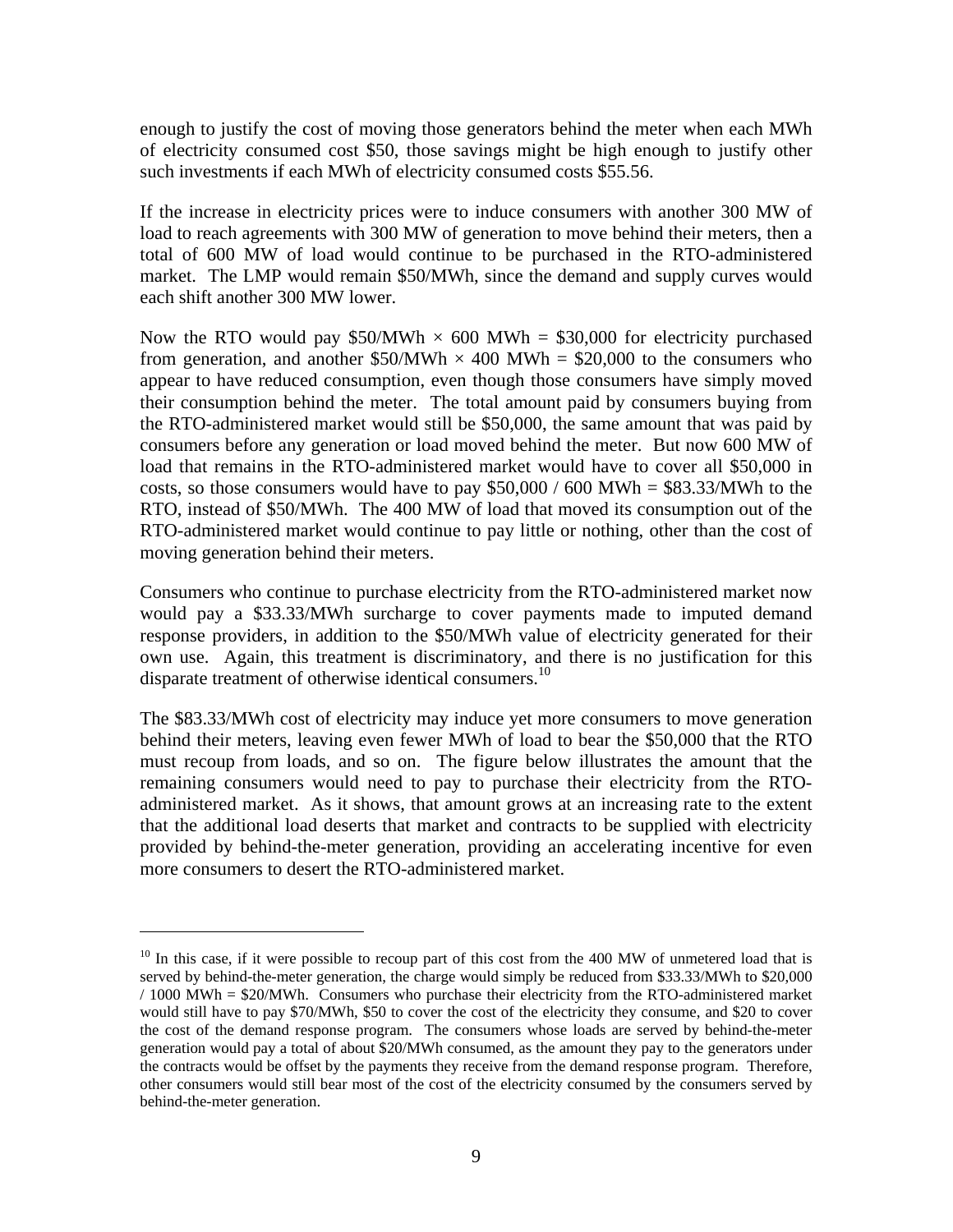

However, there are likely to be many consumers who simply do not have the capability to enter into these behind-the-meter arrangements and would continue to purchase their electricity in the RTO-administered markets. This group of consumers, which is likely to include load-serving entities selling to a disproportionately large number of residential and small commercial consumers whose operations are not of sufficient size and scope to make it worth their while to incur the fixed costs associated with moving generation behind the meter, must pay not only for electricity generated for their own use, but also for electricity generated for consumption by other (generally larger) consumers for whom moving generation behind the meter is cost-effective, since consumers who move generation behind the meter will pay approximately zero for their electricity. (That is because the contract payments they make for electricity purchased from behind-the-meter generation should call for the consumer to pay approximately the LMP for electricity consumed, so the LMP payments made under the demand response program should roughly offset the cost of the contract payments, as shown above in the example.)

The situation could be worse than in these examples that assume the generation is efficient. For example, consumers who have inefficient backup generators would have an incentive to run such equipment to burn diesel oil or natural gas at much higher heat rates and substitute for measured electricity load. As long as the inefficient generator costs less than the LMP plus the retail rate, the imputed demand response program would create an incentive for these inefficient generators to run.

Note that in all these examples, the perverse incentives and unintended consequences do not arise for real-time pricing demand response and explicit contract demand response.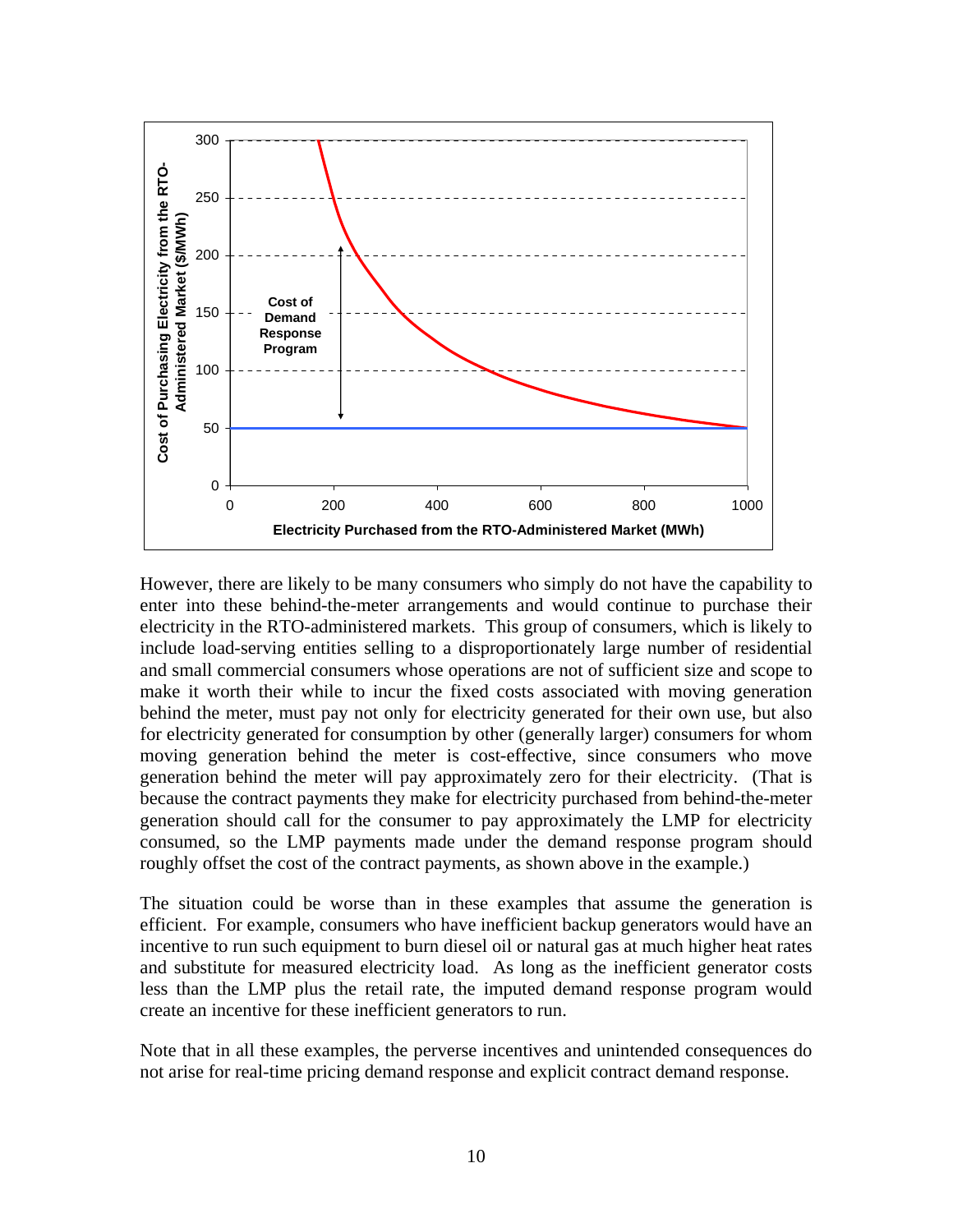By adopting the proposed rule as applied to imputed demand response, and mandating that all RTOs pay the LMP to all consumers who reduce the amount of electricity they purchase from RTO-administered markets, the Commission would be assuming that consumers would not respond to these incentives to move generators behind the meter or operate inefficient backup equipment. However, the Commission has not provided any evidence to support this assumption If the Commission's assumptions are incorrect, then the Commission-mandated imputed demand response programs could actually induce consumers and generators to stop participating in RTO-administered markets. This is not what this NOPR was intended to do. Instead, the NOPR asserted that facilitating participation by demand response resources would "help[] to increase competition in those markets."11 By discouraging participation in RTO-administered markets, the imputed demand response programs that would be mandated by the proposed rule would likely increase costs due to the loss of efficiencies that are realized as a result of participation in a centrally dispatched LMP-based market (in addition to the fixed costs associated with moving generation behind the meter).

There is historical precedent for this result if the related market rules are not designed properly. In 1997, when PJM first began to operate its markets, the Commission mandated an approach to transmission pricing that gave market participants incentives to transact outside the PJM market. Under this approach, generators sold electricity at a hypothetical unconstrained price, and consumers purchased electricity at that price. Generators that were dispatched down due to transmission congestion were not compensated. However, those generators could evade these restrictions by selfscheduling transactions in which they would serve load. No congestion costs were charged in association with such transactions. As a result, generators that found themselves constrained from operating would self-schedule themselves to operate, which would cause other generators to be constrained off. Those generators then self-scheduled themselves as well. In the end, so many generators in PJM's western and central regions self-scheduled themselves that PJM found itself without any resources in those regions that it could dispatch downward, causing PJM to declare a minimum generation emergency (which permitted PJM to curtail transactions) on August 22, 1997, *during the system peak.*12 Like the rule that the Commission mandated in 1997, the rule that the Commission proposes in this proceeding creates inconsistencies that gives market participants incentives to act outside the market. And, just as in 1997, if some market participants act on those incentives, that will create incentives for other market participants to act outside the market as well, creating the prospect that these incentives will snowball.

The central failing of the congestion management procedure that the Commission directed PJM to apply in 1997 was that it did not charge market-clearing prices for access to transmission facilities when those facilities were congested. By making it cheaper for generators to gain access to those facilities by self-scheduling than by bidding into the

 $11$  NOPR at P 3 (footnote omitted).

<sup>&</sup>lt;sup>12</sup> For another discussion of these events, see William W. Hogan, "Independent System Operator: Pricing and Flexibility in a Competitive Electricity Market," Feb. 1998, at 17-18, available at www.whogan.com.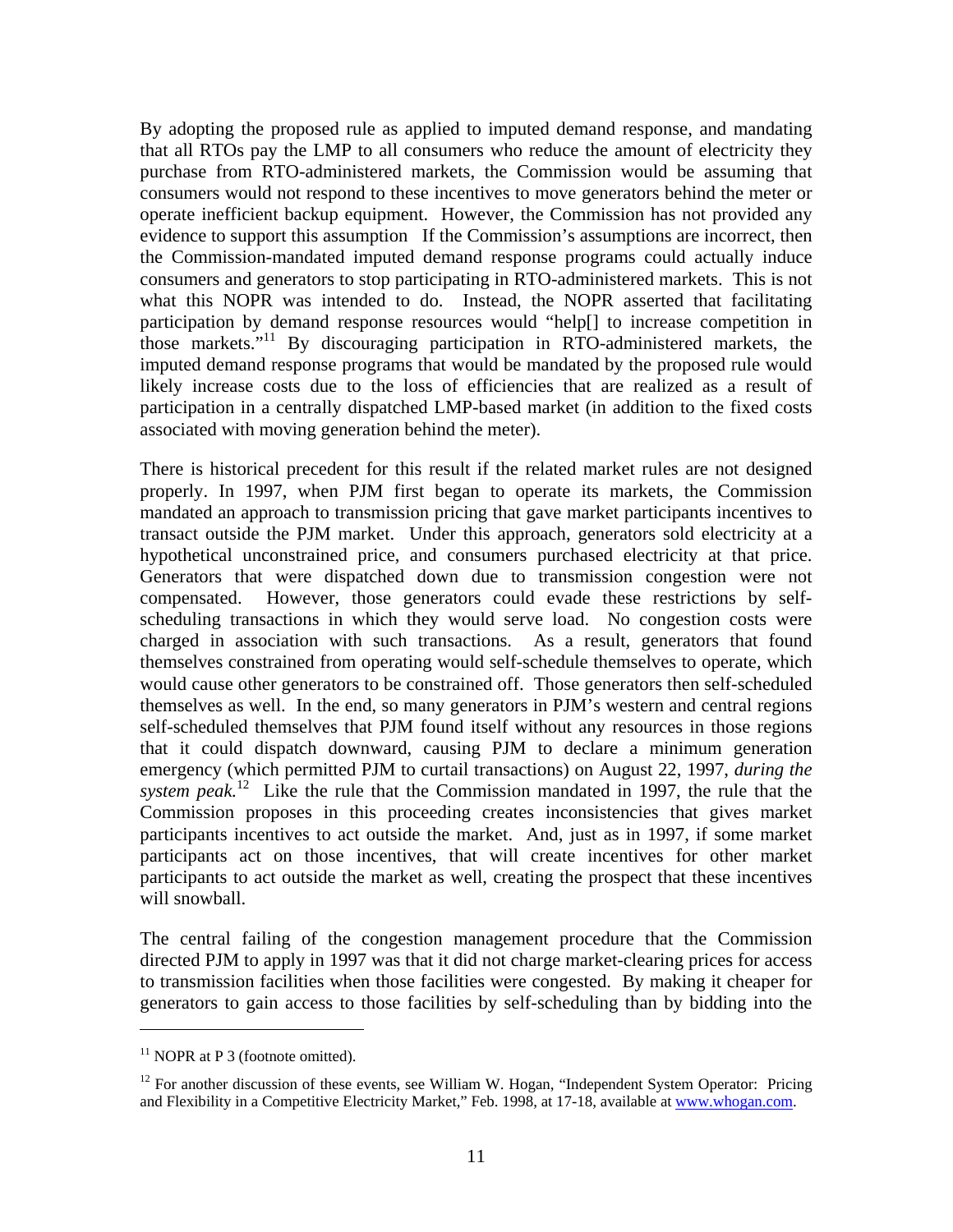market, the Commission made it impossible for PJM to use the market to allocate access to those facilities. Similarly, in this proceeding, by mandating subsidies that could make it cheaper for certain consumers to consume electricity if they purchase it outside the market than if they purchase it in the market, the Commission could make it impossible for RTOs and ISOs to operate their markets, if too many consumers elect to purchase their electricity outside those markets. The market rules in place in the RTO- and ISOadministered markets have, in general, been carefully crafted to give market participants incentives to act in a manner that is consistent with market efficiency. If the Commission now chooses to mandate procedures that are fundamentally inconsistent with market efficiency, the Commission runs the risk of undermining the operation of those markets in a manner reminiscent of 1997. The Commission should heed 1997's lesson and retract the proposed rule here in order to develop more tailored demand response requirements.

## **Price Reductions**

 $\overline{a}$ 

An argument has been made that the inefficiencies and cost increases for remaining consumers could be justified or avoided by achieving price reductions in LMPs that would reduce the total payments by consumers. For example, in the PJM proceeding, Allen Freifeld provided an affidavit for the Demand Response Providers asserting that the imputed demand response program would provide "a price mitigation service to all load in the region."13 The implication is that this price mitigation would be a policy that the Commission should support.

This price reduction argument has a superficial appeal, but it is misdirected for at least two reasons. First, it is not likely to work. Second, even if it worked for a while it would be bad policy.

The price reduction argument misses the impact it would have on other aspects of the electricity market, most visibly in the case of organized RTO/ISO markets with explicit capacity requirements or markets. As is well known, the various market monitors have consistently reported that the energy and ancillary services payments have not been sufficient to support new investment in generating capacity. This has led to various policies, such as capacity markets, designed to provide direct or indirect payments to capacity (for both generation capacity and demand response capacity) that are intended to make up the missing money. Hence, the net effect of reducing average LMPs and payments in the energy market would be to increase payments through the capacity mechanisms. In principle, these would be dollar for dollar, at least in the long run, and the putative reduction in payments by load would be an illusion. What would be real would be the spreading of capacity payments over different consumers and different hours that would mute rather than reinforce demand response incentives. As a result, it is more likely that real costs and total payments would go up, not down.

<sup>&</sup>lt;sup>13</sup> Comments and Protest of Demand Response Supporters, Docket No. EL09-68-000, Sept. 16, 2009, Att. C (Affidavit of Allen M. Freifeld on Behalf of Demand Response Supporters) at 5.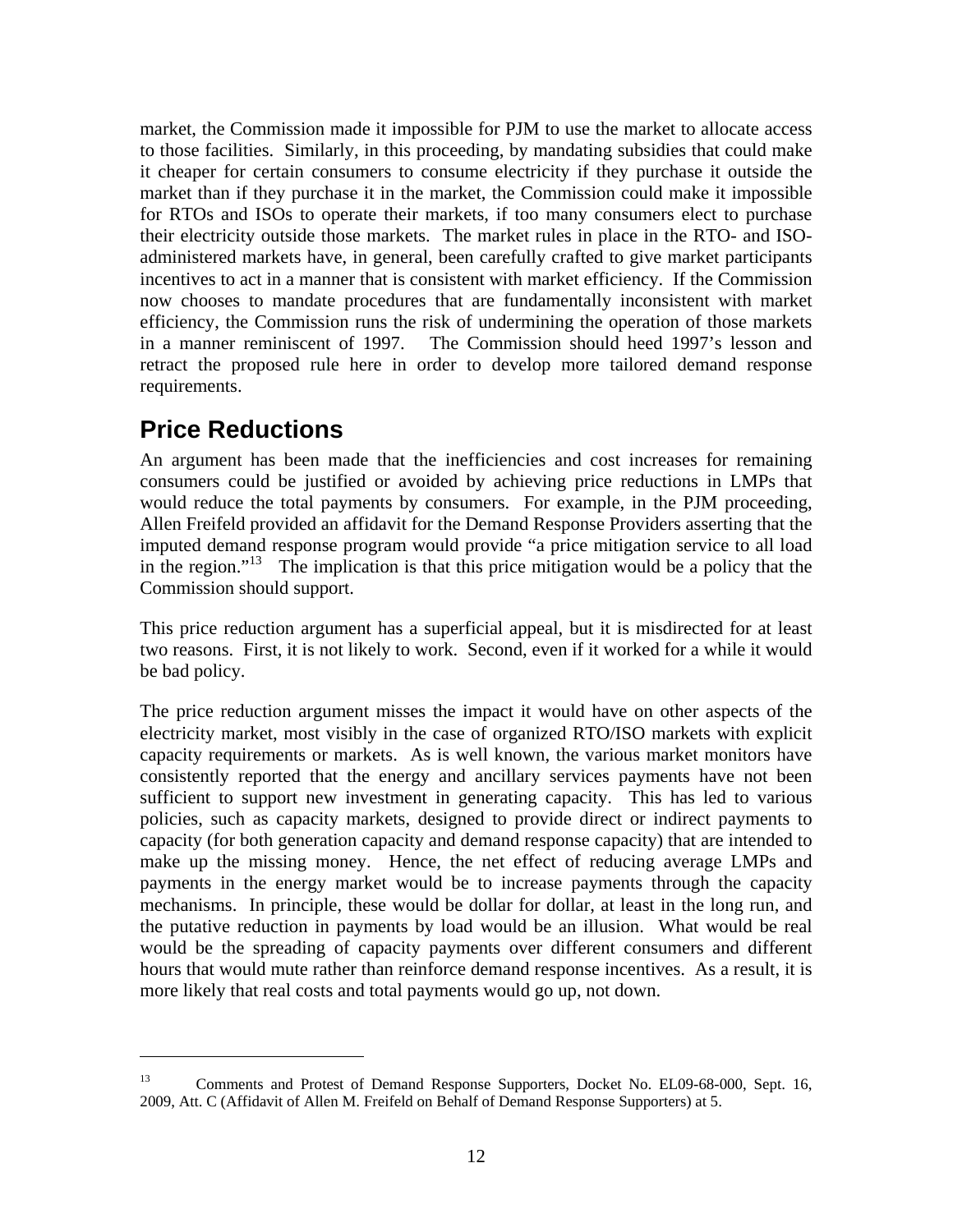Even for cases where there is not an effective capacity market, or where the short run capacity payments are fixed and there is a temporary opportunity to suppress energy prices, this form of "benefit" would not be economically efficient and would not be an appropriate policy for the Commission. In effect, this price mitigation service is not a policy to move towards a more competitive and efficient market. Rather, it would be an application of regulatory authority to enforce a buyers' cartel. The price mitigation policy would not be improving efficiency. To the contrary, it would be employing government authority to transfer income from producers to consumers. Thus the pursuit of price mitigation of this type would run contrary to the Commission's policy of supporting and facilitating efficient, non-discriminatory electricity markets.

## **Efficient Demand Response Policy**

1

The Commission's proposed rule does not distinguish between consumers who pay the LMP for the electricity they consume and consumers who pay fixed prices for their electricity, but this distinction is crucial. As I explained above, consumers paying the LMP already have incentives to consume electricity in a manner that is consistent with economic efficiency. They do not need to be paid LMP, or any other amount, in order to provide them with such incentives. Therefore, demand response programs with added payments that are intended to encourage consumers to consume efficiently should not apply to them.<sup>14</sup>

On the other hand, consumers paying fixed prices for electricity generally do not have incentives to consume efficiently. A consumer who pays a fixed price to consume electricity that is less than the LMP at its location at a given time has less of an incentive to reduce its consumption of electricity than does a consumer that pays the LMP, since the consumer who pays the LMP will save more if it reduces consumption. Likewise, a consumer who pays a fixed price to consume electricity that is more than the LMP at its location at a given time has more of an incentive to reduce its consumption of electricity than does a consumer that pays the LMP, since the consumer who pays the LMP will save less by reducing its consumption. This is the reason why the proposed PJM demand response program, which was the focus of the October White Paper, differentiated between demand reduction provided by consumers who pay the LMP for the electricity they consume, and demand reduction provided by consumers who do not. Consumers who paid the LMP for the electricity they consumed were, in most hours, ineligible for payments under that program.<sup>15</sup> Consumers who did not pay the LMP were eligible.

Consequently, if the Commission deems it necessary to mandate that RTOs and ISOs implement imputed demand response programs with certain standardized characteristics, any such programs should be limited to consumers who pay a fixed price for the

 $14$  As discussed in footnote 8 above, it is possible that such consumers might be included in demand response programs whose intent is to reduce the cost of providing demand response by spurring development of additional demand response resources.

 $15$  PJM did propose to make payments to consumers who pay the LMP during the nine percent of hours with the highest LMPs. I recommended against this aspect of PJM's proposed demand response program. *See* October White Paper at 18-19.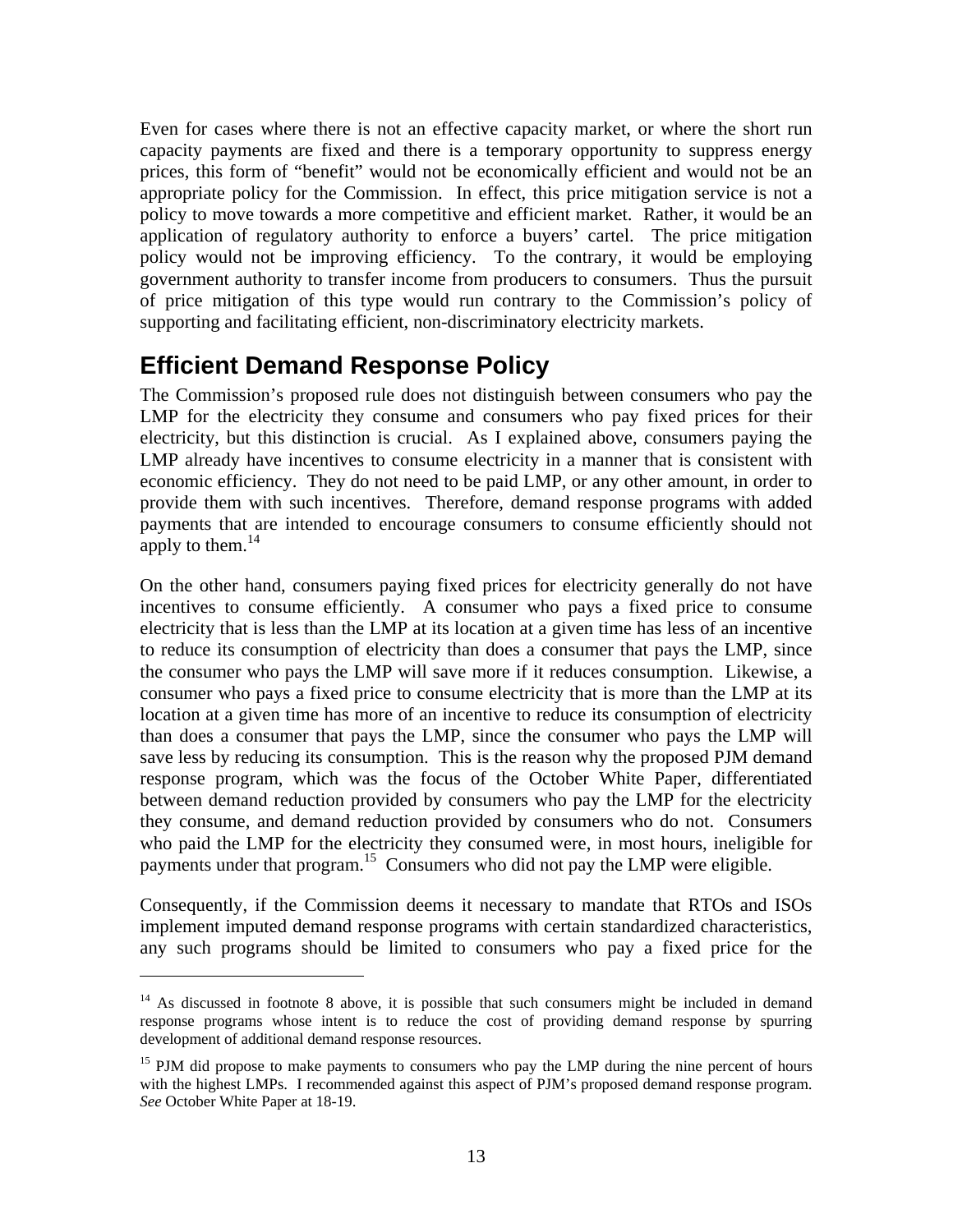electricity they consume that differs from the LMP, as it is only these consumers who may have inefficient incentives to consume electricity. Furthermore, the intent of any such programs should be to restore the incentives for economically efficient behavior that would exist if those consumers were paying LMP. This would, in almost all circumstances, entail a payment to these consumers that is less than the payment of the full LMP that would be mandated by the proposed rule.

For example, suppose that in a given RTO-administered market, the LMP at a given location and time is \$60/MWh, and there are three consumers at that location, each of which can reduce its consumption in response to price signals. Consumer A pays the LMP for the electricity it consumes, Consumer B pays \$50/MWh for the electricity it consumes, and Consumer C pays \$40/MWh for the electricity it consumes. The payments that should be made to each of these consumers to ensure they have incentives to act in an economically efficient manner differ because these consumers' circumstances differ.

- Consumer A should not receive any payments for demand reduction. It already has an incentive not to consume electricity if the value it places upon consuming that electricity is less than the \$60/MWh marginal cost of consuming electricity.
- Consumer B should receive a payment of \$10/MWh for demand reduction. It pays \$50 for each MWh of electricity it consumes, so if it is paid \$10 whenever it reduces its consumption of electricity by 1 MWh, the total financial impact of consuming an additional MWh would be the \$50 it must pay for the electricity it consumes plus the \$10 payment it would forego as a result of not having reduced its consumption, for a total of \$60. Therefore it would have an incentive to consume electricity if it values that consumption at more than \$60/MWh, and it would not have an incentive to consume electricity if it values that consumption at less than \$60/MWh. These are the same incentives that apply to Consumer A, and they are consistent with economic efficiency.
- Consumer C should receive a payment of \$20/MWh for demand reduction, in which case the total financial impact of consuming an additional MWh would be the \$40 it must pay for the electricity it consumes plus the \$20 payment it would forego as a result of not having reduced its consumption, which once again totals \$60. Therefore, Consumer C, like Consumers A and B, also would have an incentive to consume electricity if it values that consumption at more than \$60/MWh, and would not have an incentive to consume electricity if it values that consumption at less than \$60/MWh.

By contrast, the Commission's proposed rule would require that each of these consumers receive a \$60/MWh payment for imputed demand reduction. In each case, such a payment may induce the consumer to reduce its consumption of electricity by a larger amount than is economically justified. Inefficiency would result, because it would be possible to provide these consumers with additional electricity at a cost that is less than the value they place upon that electricity, but those consumers would choose not to consume that electricity so as not to forego the demand response payments.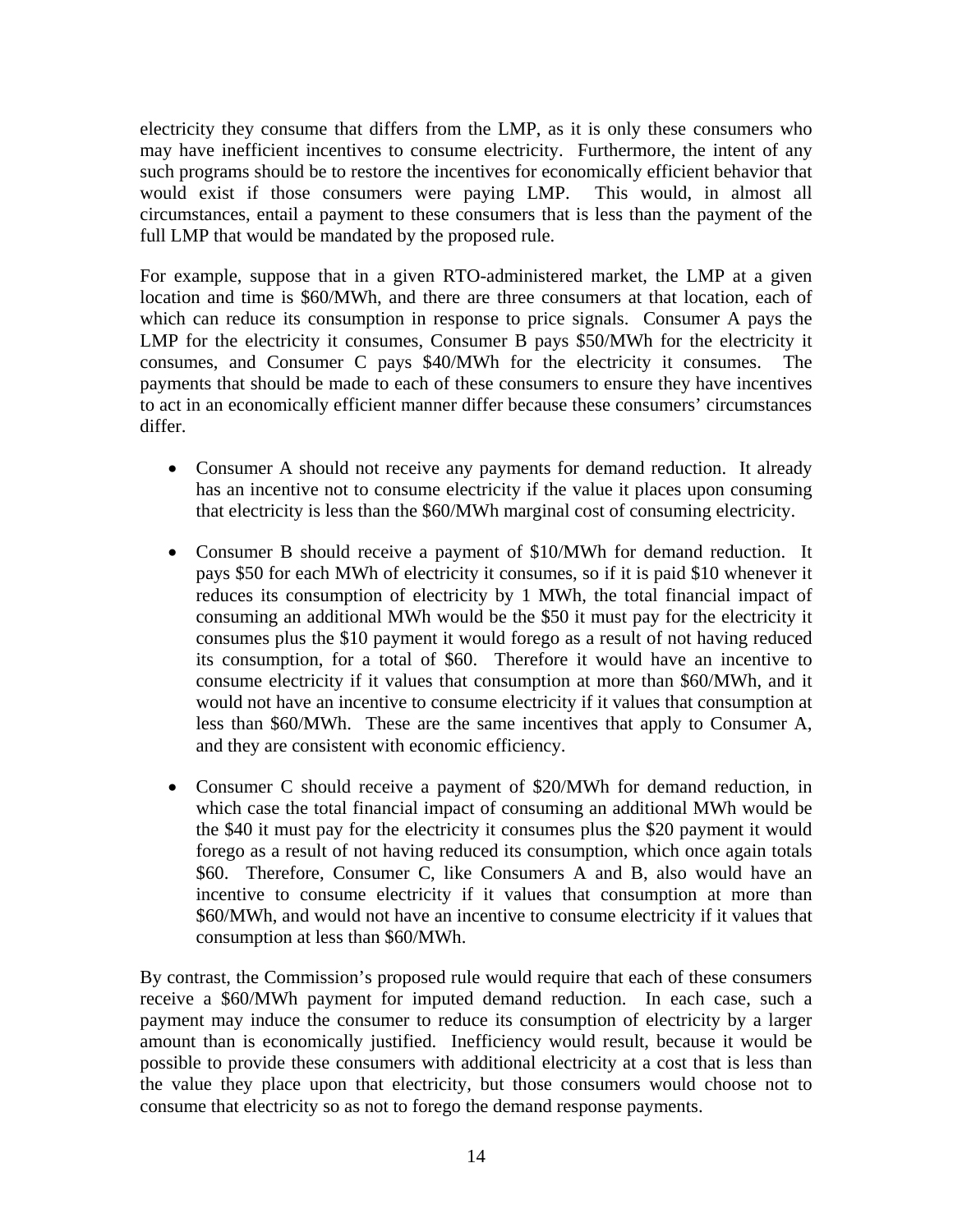In fact, the only circumstance in which an imputed demand response payment of LMP is economically justified is when the fixed price that a consumer pays is zero. In such cases, paying consumers the LMP for imputed demand reduction would give them the same incentives to consume that apply to consumers who pay the LMP for the electricity they consume. However, the number of consumers who pay a fixed price of zero for the electricity they consume is likely to be very small.

## **Implementation**

Implementing appropriate compensation for demand response would be simple in the case of consumers with real-time pricing or an explicit contract for a fixed quantity. In these cases consumers would be charged at the applicable LMP for what they consume or paid the applicable LMP for the amount purchased through the contract and sold back as demand response.

In the case of imputed demand response, payment for the difference between the actual consumption and the baseline could take several forms. All the various options have the feature of adopting a net payment which would emulate the net payment under an explicit contract for a fixed quantity. Doing this through the price for imputed demand response would fall under the type of LMP for the demand reduction minus some proxy for the purchase of the baseline (at price G) for a net payment of LMP – G. The details would depend in part on the form of the consumer tariff, but the general structure would be the same.

An alternative to using the implicit demand response price would be to create an effective purchase and sale of the imputed demand response amount. The October White Paper contained a mechanism for implementing such an imputed demand response program.<sup>16</sup> Briefly, each imputed demand response transaction would be unbundled into an electricity purchase and an electricity sale. The estimated amount of demand reduction that has been provided would still be equal to the difference between baseline and actual consumption. This quantity difference would be deemed to have been purchased by the consumer under whatever arrangements the consumer purchases from the system. It would be added to the metered electricity purchases of the consumer or its load-serving entity. Separately, the same quantity would be sold to the RTO or ISO by the consumer at the LMP, as with any other spot market electricity sale, and as envisioned under the proposed rule.

A consumer who pays a fixed price for electricity would pay that fixed price for the right to consume its baseline level of consumption. It would also receive the LMP for any reductions in consumption relative to that baseline. Consequently, it would realize the difference between the LMP and the fixed price for the electricity that it was entitled to consume at the fixed price, but which it did not consume. Such a program would provide the same incentives for efficiency as the demand response program with an explicit contract. It would provide those incentives by recognizing that the consumer could

<u>.</u>

<sup>&</sup>lt;sup>16</sup> October White Paper at 19-21.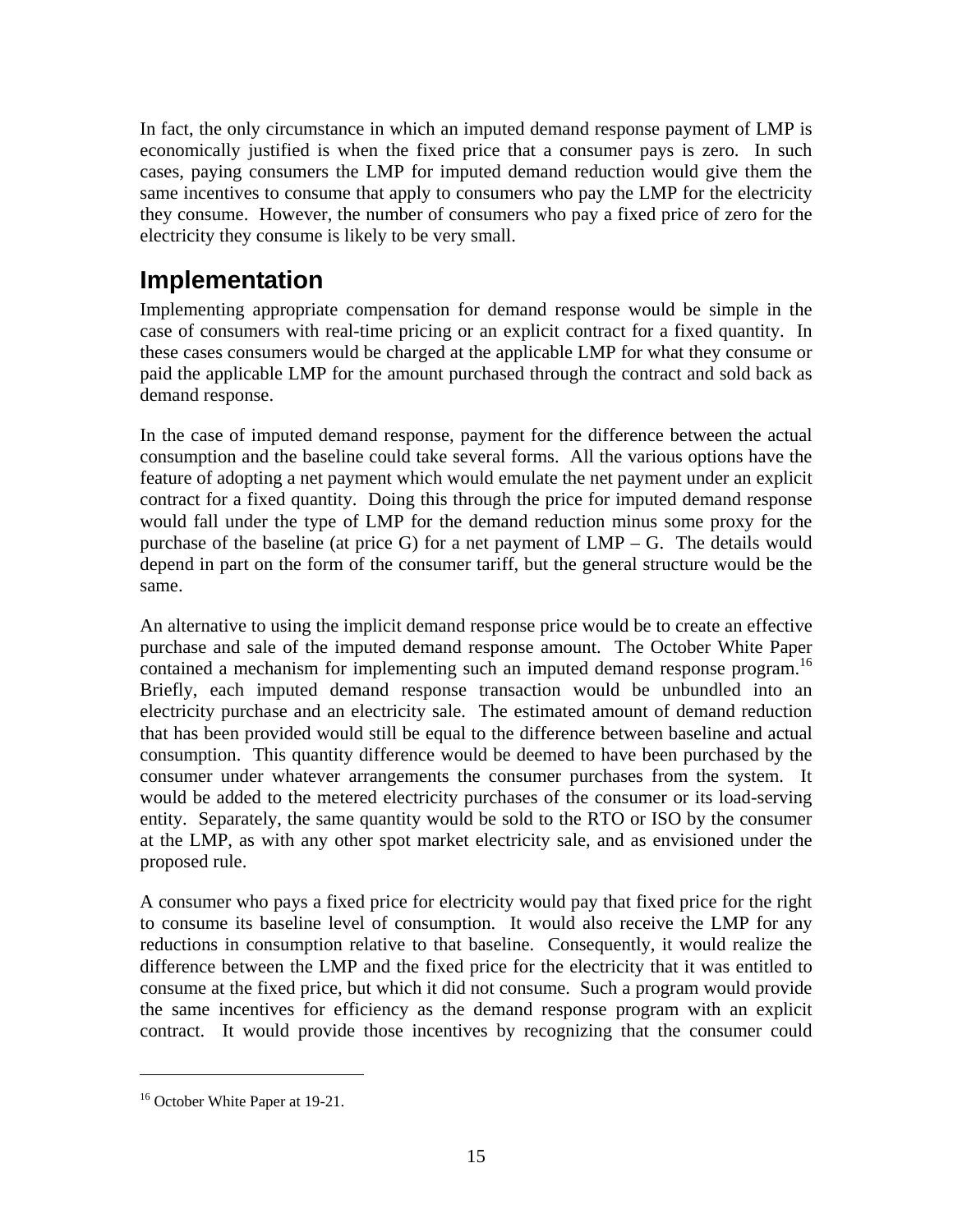purchase electricity at a price that differs from the LMP, thereby giving that consumer an incentive to consume an inefficient amount of electricity, but it also provides those incentives by ensuring that imputed demand response providers are not able to sell something they did not buy. The very essence of imputed demand response programs is that but for the actions of the consumer, electricity would have been purchased and consumed. It is this deemed electricity purchase that is presumably being sold to the system operator. The separation of the transaction into a purchase and a sale clarifies the underlying economics and makes it clear that in order to provide incentives for an economically efficient amount of demand response, imputed demand response providers must be charged for the electricity they would have consumed, in addition to being paid the LMP for not actually consuming that electricity.

This unbundling approach has a number of attractive features. It avoids the necessity for the RTO/ISO to estimate "G," the proxy for the purchase which the MISO calls the Marginal Foregone Retail Rate (MFRR), that could be different for different consumers at the same location. It raises no new jurisdictional issues as the transaction could be structured through the wholesale purchases of the load serving entity and essentially the same way as forward contracts to purchase more than actually consumption are settled at the LMP. And it would provide incentives for the local jurisdictional entities and regulators to allocate the costs to the ultimate imputed demand response provider to avoid cost shifting and preserve efficient incentives.

# **Conclusion**

The NOPR is based on the premise that it is necessary to pay demand response providers the LMP for all demand reductions in order to place generation and demand response on a level playing field, but this premise is mistaken. Instead, to create a level playing field, it is only necessary to make demand response payments to consumers who do not pay the LMP for the electricity they consume, and who as a result may not have incentives to consume efficiently without such payments, and even those payments should, in almost all circumstances, be less than the LMP. Because the demand response programs that the proposed rule would mandate would make payments to some demand response providers when such payments are unnecessary to induce efficient behavior, and would make payments to other demand response providers that exceed what is needed to induce efficient behavior, they would not "move prices closer to the levels that would result if all demand could respond to the marginal cost of energy,"17 as the Commission intends. Instead, the proposed rule would encourage inefficiently large amounts of imputed demand response. The cost of payments made to participants in these demand response programs would be borne by consumers who are unable to participate in these programs. Consequently, these consumers would be asked to pay not only the cost of purchasing electricity for their own use, but also payments made to other consumers, which could induce those consumers to engage in strategies to move their consumption out of RTO- or ISO-administered markets, thereby creating the illusion of a reduction in consumption. These costs would be likely to fall disproportionately on smaller consumers. Moreover,

 $17$  NOPR at P 18.